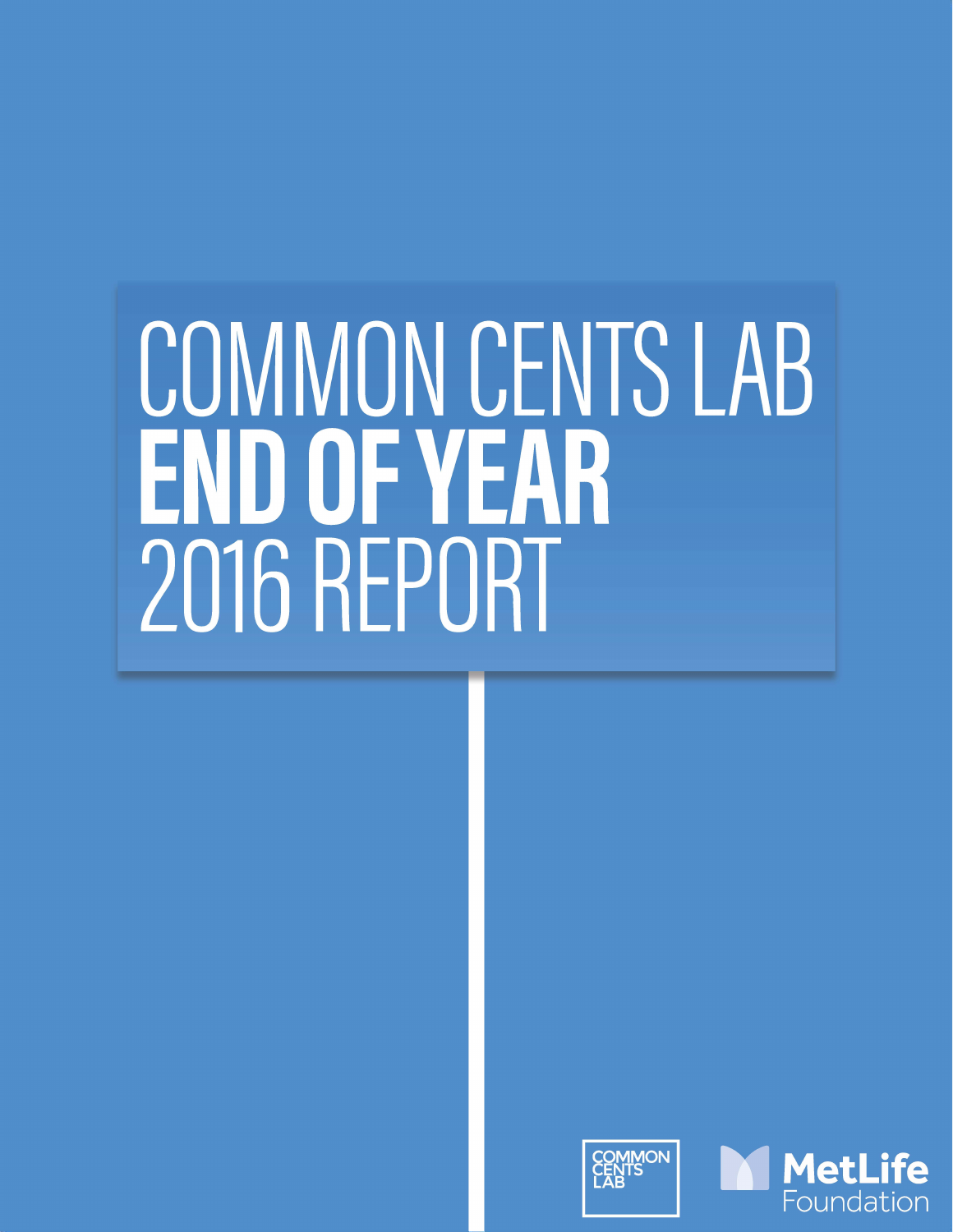## USING GOALS TO BOOST SAVINGS (COMMUNITY<br>EMPOWERMENT FUND)

### *PROJECT AT A GLANCE*

*PARTNER TYPE NON-PROFIT* *PROJECT TYPE EXPERIMENT*

#### *PROJECT STATUS COMPLETED*

[The Community Empowerment Fund \(CEF\)](https://communityempowermentfund.org) is a nonprofit organization focused on enabling and sustaining transitions out of homelessness and poverty. Founded in 2009, CEF provides relationshipbased support, workforce development, financial education, and matched savings accounts to individuals experiencing or at-risk of experiencing homelessness in Orange and Durham Counties of North Carolina.

Common Cents has been working with CEF to implement interventions to help optimize creation of and contributions to savings goals. During this fiscal year, we analyzed data from an intervention in which members were randomly assigned to receive a punch card to help them keep track of their progress towards their savings goals. Clients who made deposits towards their savings goals got their cards marked each time, while members who didn't receive the punch cards were part of CEF's programs as usual.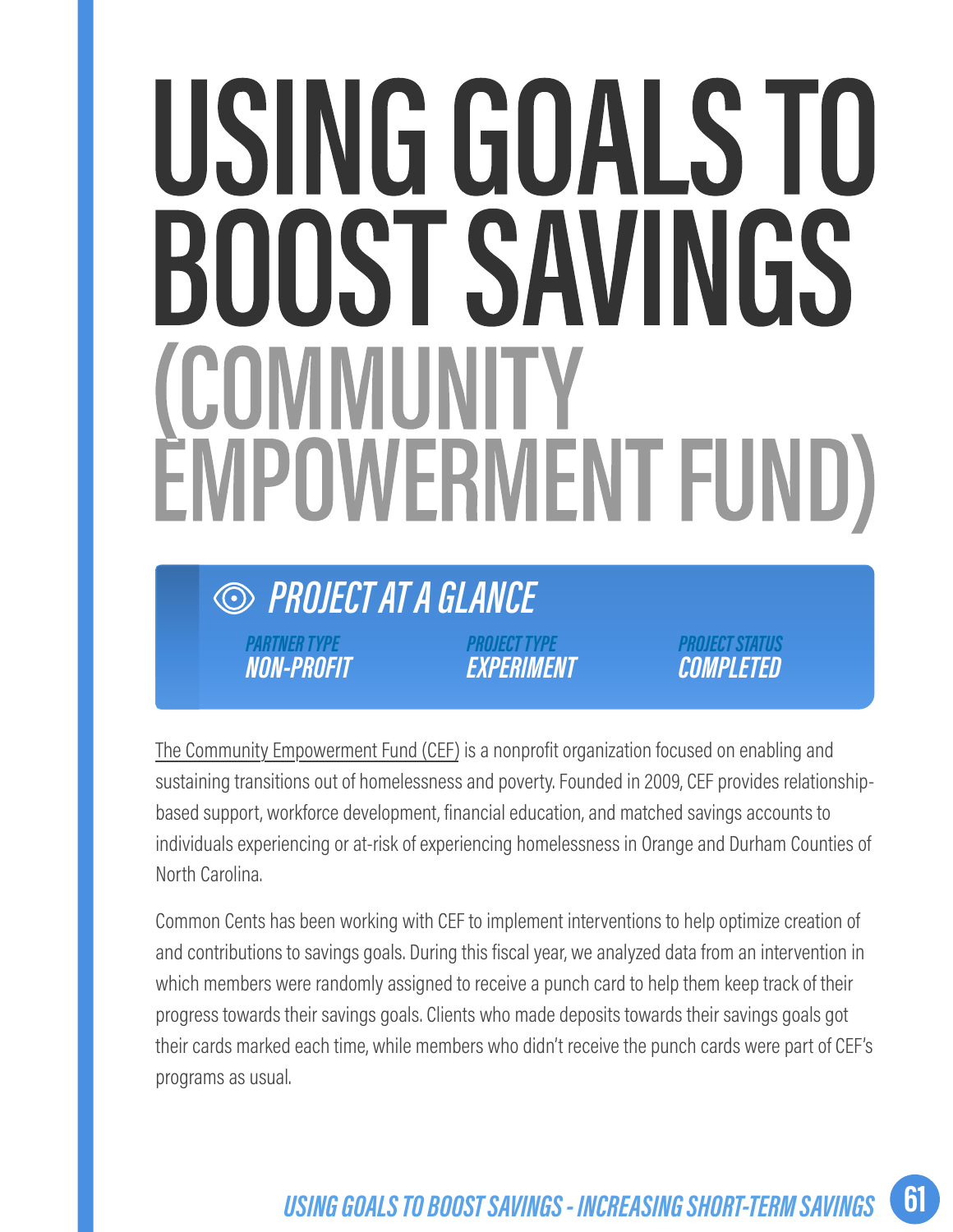This intervention employed the goal-gradient theory, which suggests that people will work harder to achieve a goal as the target gets closer; the punch card served as a physical reminder to make deposits and as a tangible tool for tracking progress towards completing savings goals.

On average, members who received the punch card completed 49% of their goal by the cutoff date, while members in the control group completed 33%. Members in the punch card condition were also more likely to reach the milestone of 15% of their goal by a diference of 16% between the treatment and control groups.



Figure [24]: Percentage of goal completed (control versus punch card)

#### **MEMBERS IN THE PUNCHCARD CONDITION WERE: PUNCHLAKE 15% MILESTONE SAVINGS PROGRESS 16% MORE LIKELY 15% MILESTONE TO REACH THE**

*USING GOALS TO BOOST SAVINGS - INCREASING SHORT-TERM SAVINGS* **62**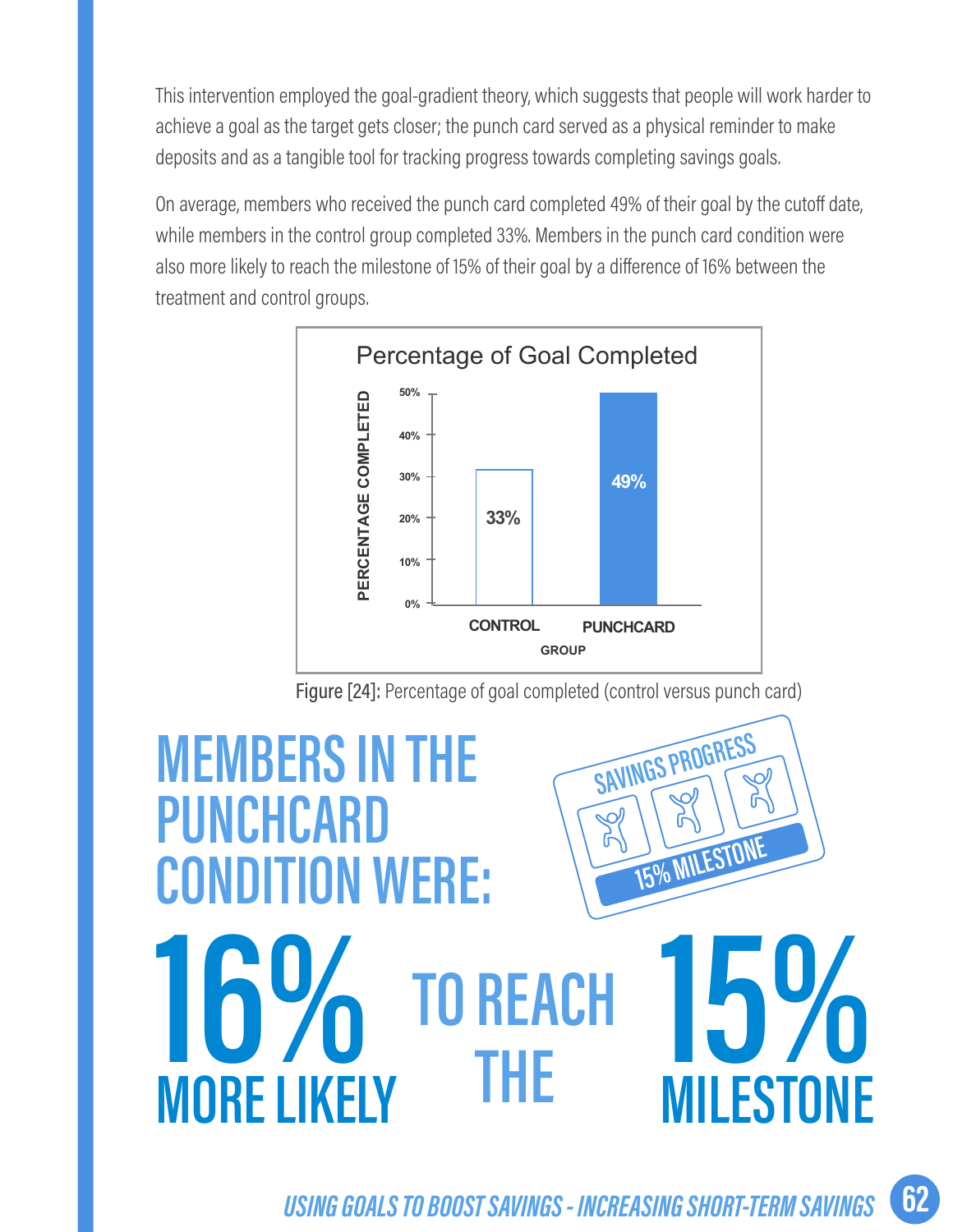With the success of this test, CEF has now begun providing punch cards to all members activating new goals.

The lessons from this partnership will inform our work and research on savings among unbanked populations. Looking forward, we intend to continue partnering with CEF to help members achieve their financial goals and enable smoother transitions out of poverty.